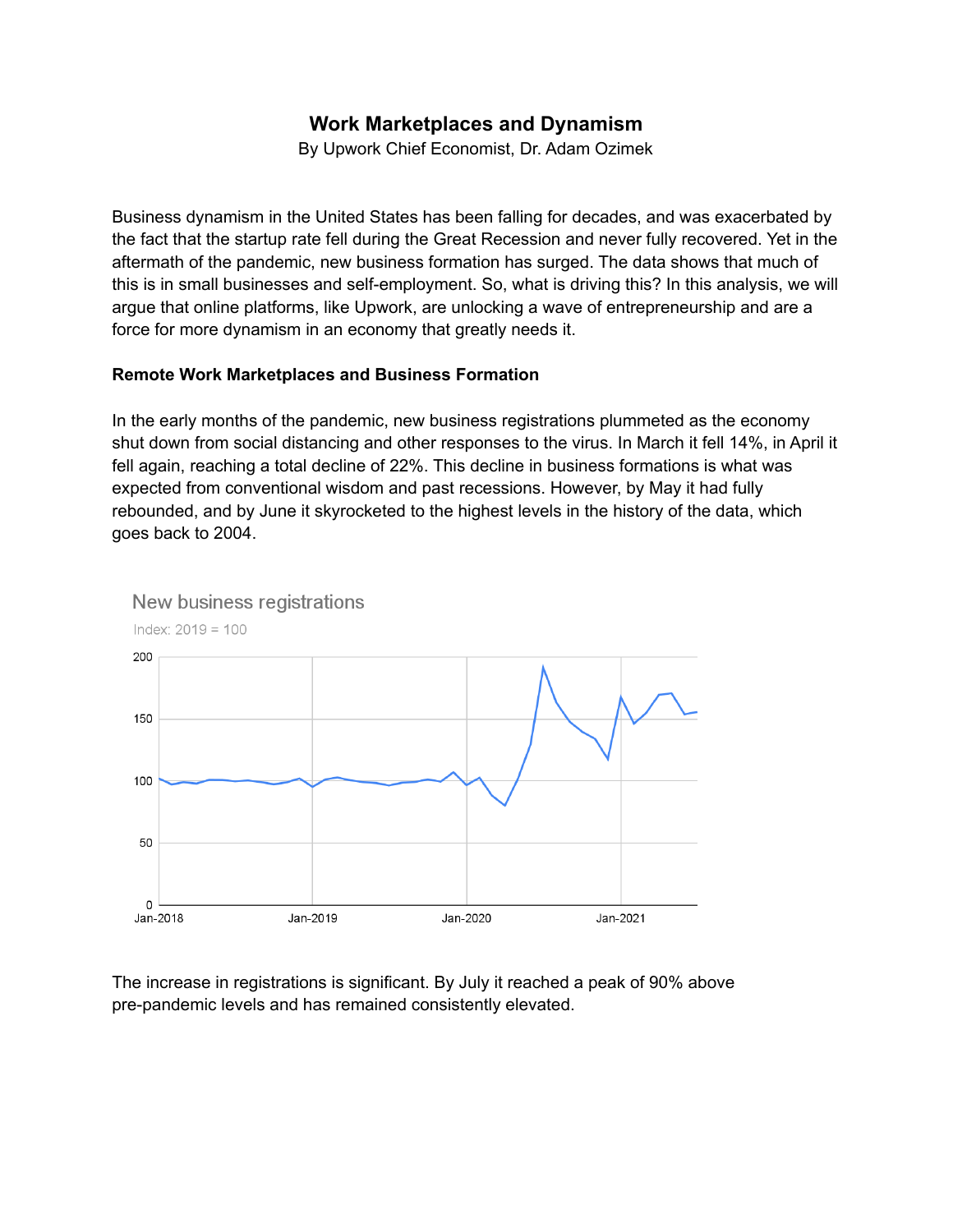

What is driving the boom? Although likely a variety of factors, the strong growth among non-employer business registrations provides a significant clue. Non-employer businesses represent the self-employed, freelancers, and sole proprietors. These are exactly the types of businesses who are empowered by online platforms like Upwork.

Indeed, the evidence suggests that these platforms are an important driver. First, detailed industry breakdowns from October 2020 from the Census show that the strongest growth in business formations was among non-store retailers, which would include e-commerce platforms like Shopify and Ebay. More opportunity for small businesses on these platforms is not surprising given that E-commerce sales have increased significantly over the pandemic. As a share of all retail sales, E-commerce was 13.3% in the second quarter of 2021, compared to 11.3% in the fourth quarter of 2019.

The growth in small businesses is more than just online retailers. The third biggest growth sector for non-employer business registrations is professional, scientific, and technical services, and the fourth most popular was administrative and support services. These are the industries where most Upwork freelancers would be included. Strong growth in business registrations here is consistent with Upwork data as well, which spiked early in the pandemic and although volatile, remains consistently above pre-pandemic levels.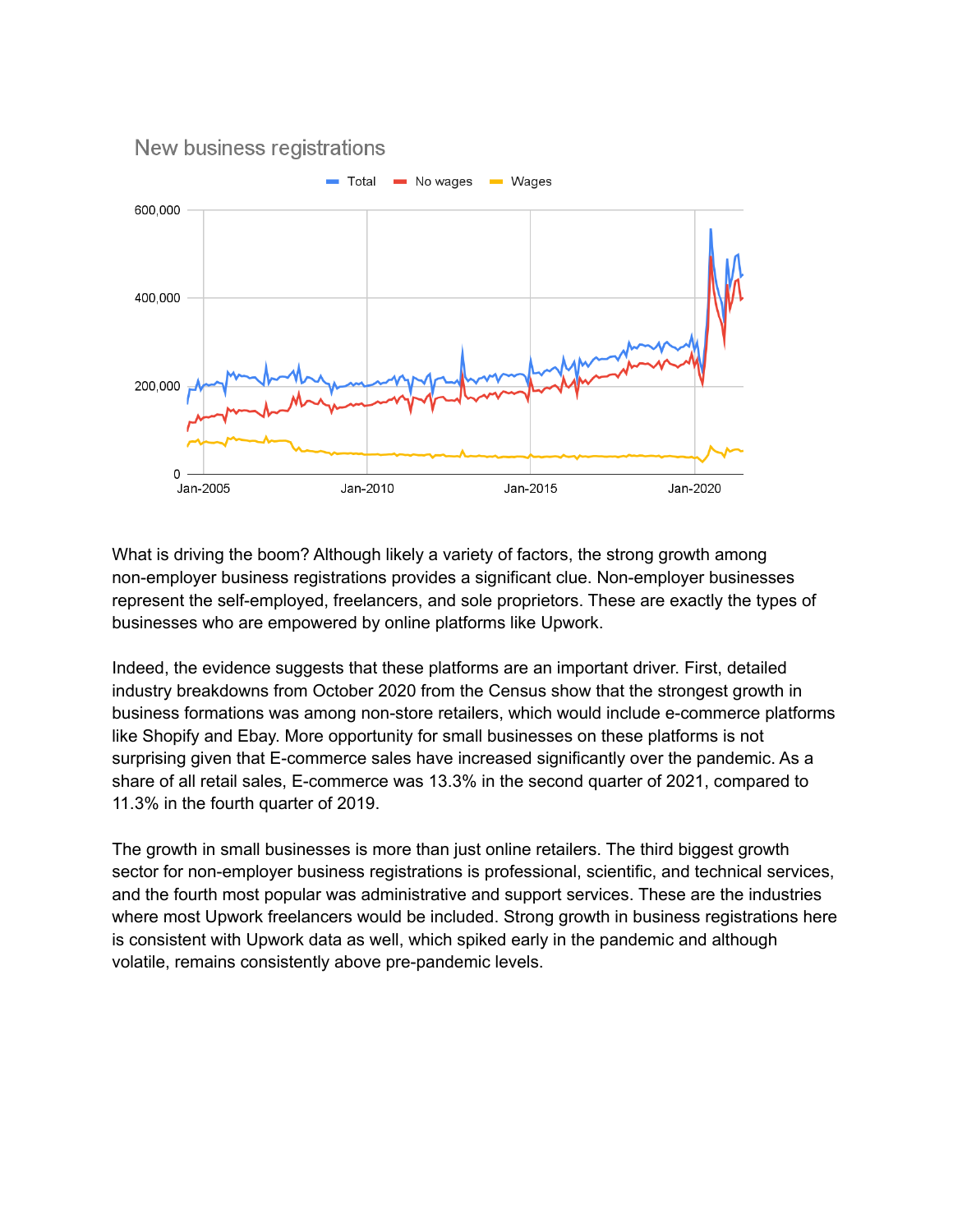# **Upwork U.S. Freelancer Registrations**



Index:  $2020$  average =  $100$ 

Note: Four week moving average

For further evidence that freelancing platforms are a driver of the new business registrations, we can compare state level data. Growth in Upwork freelancer registrations from 2019 to 2020 at the state level is correlated with non-wage business registrations at the state level over the same period.



Upwork freelancers and business registrations

% change in freelancer registrations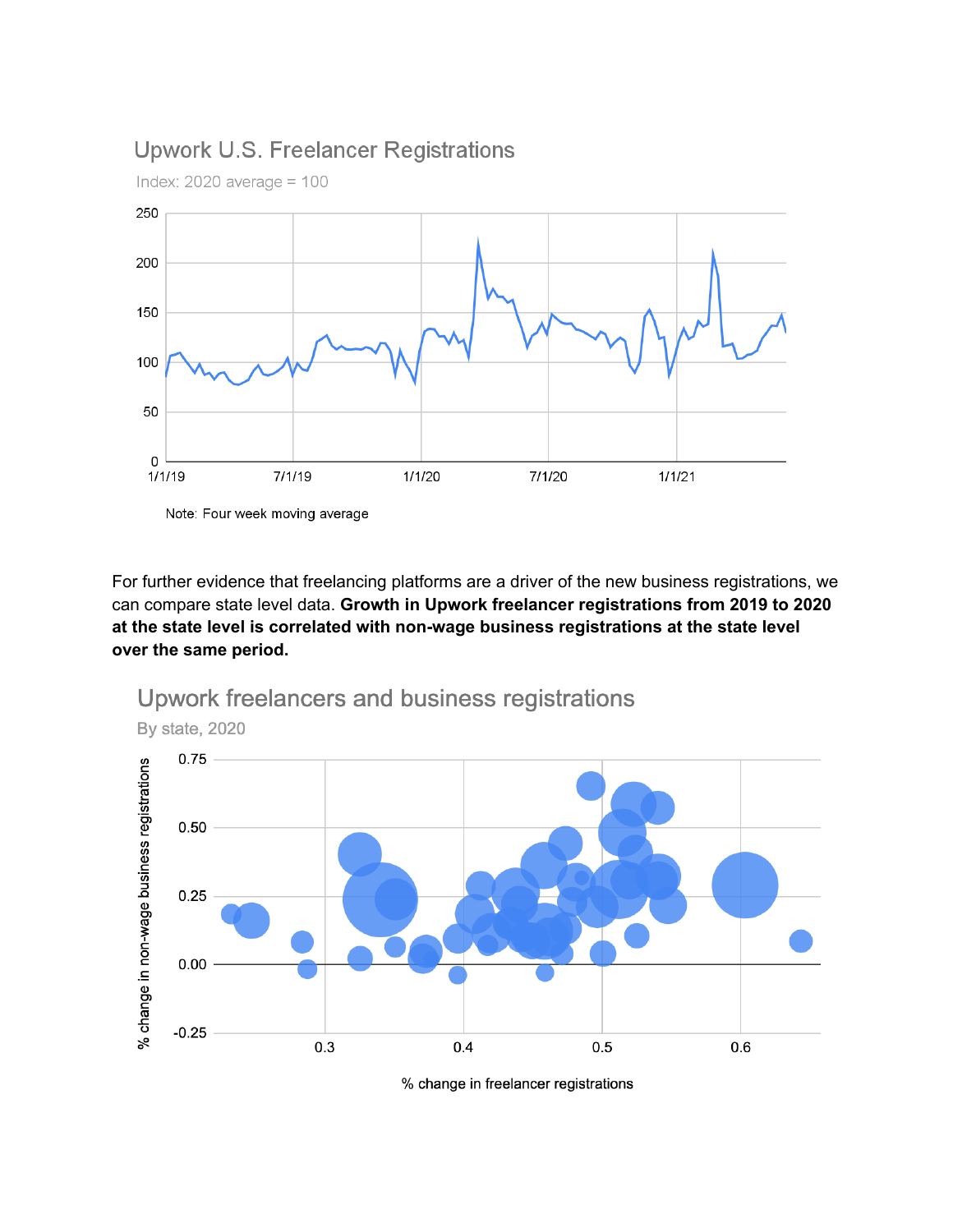The data also suggests this relationship is not just about which states are growing the fastest. Regression models confirm the relationship is statistically significant even when population growth and job growth are controlled for. In a panel model using annual data from 2017-2020 forward, we can see that while the relationship between Upwork registrations and business registrations is not new, it is stronger and more statistically significant in 2020 than in past years.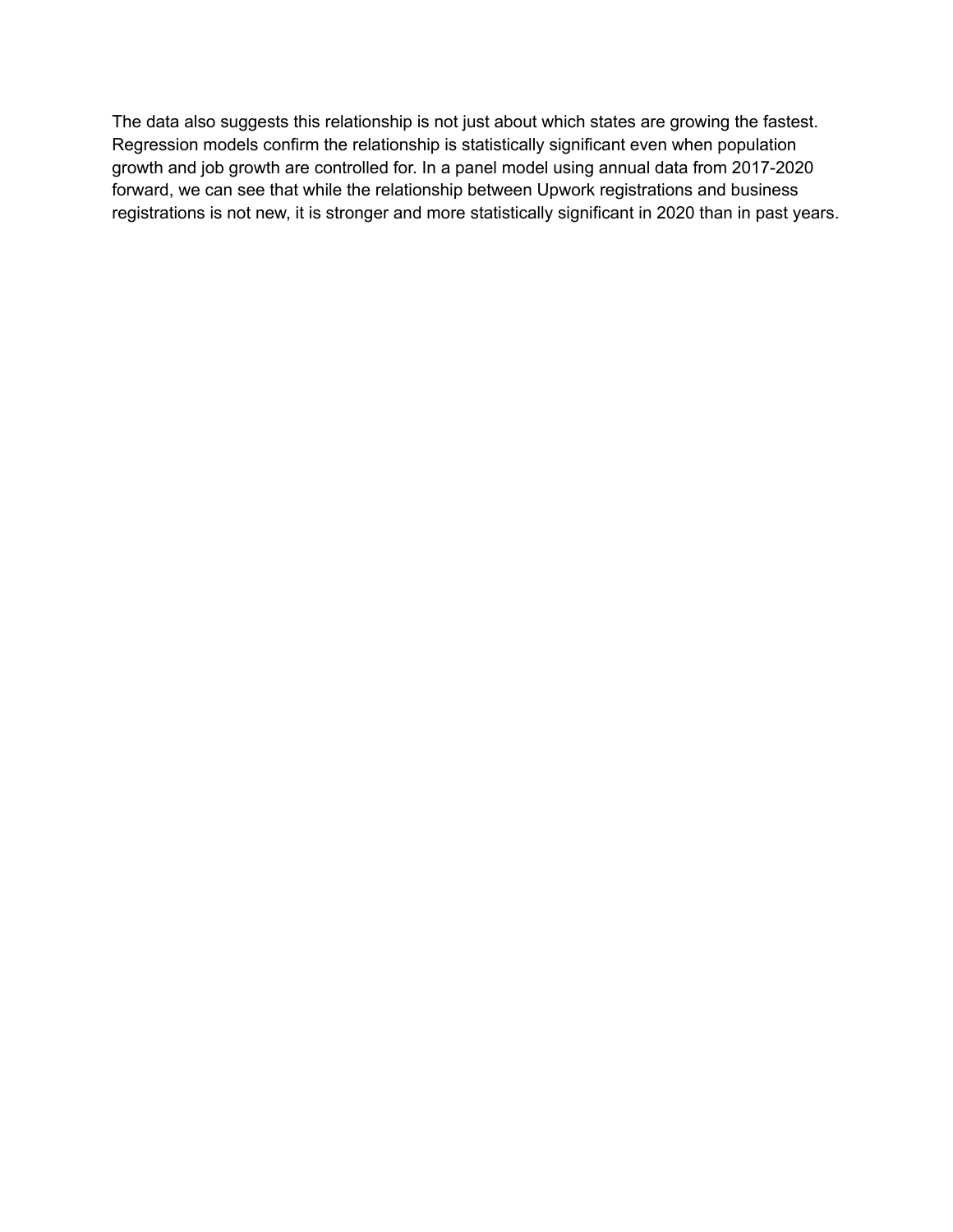|                                        | Model 1 | Model 2 | Model 3  | Model 4  | Model 5  | Model 6           |
|----------------------------------------|---------|---------|----------|----------|----------|-------------------|
| Coefficient / p-values                 |         |         |          |          |          |                   |
| Freelancer registration                |         |         |          |          |          |                   |
| growth                                 | 0.723   | 0.517   | 0.771    | 0.598    |          |                   |
|                                        | 0.006   | 0.016   | 0.004    | 0.008    |          |                   |
| Employment growth                      |         |         | 1.908    | 2.381    |          |                   |
|                                        |         |         | 0.088    | 0.120    |          |                   |
| Population growth                      |         |         | $-5.500$ | $-8.725$ |          |                   |
|                                        |         |         | 0.200    | 0.037    |          |                   |
| Log(freelancer                         |         |         |          |          |          |                   |
| registrations)                         |         |         |          |          | 0.196    |                   |
|                                        |         |         |          |          | 0.007    |                   |
| Log(population)                        |         |         |          |          | $-2.324$ | $-2.281$          |
|                                        |         |         |          |          | 0.060    | 0.088             |
| Log(employment)                        |         |         |          |          | 1.315    | 1.323             |
|                                        |         |         |          |          | 0.100    | 0.155             |
| Log(freelancer registration)<br>x Year |         |         |          |          |          |                   |
| 2017                                   |         |         |          |          |          | 0.196             |
|                                        |         |         |          |          |          | 0.011             |
| 2018                                   |         |         |          |          |          | 0.179             |
|                                        |         |         |          |          |          | 0.018             |
| 2019                                   |         |         |          |          |          | 0.20 <sub>v</sub> |
|                                        |         |         |          |          |          | 0.009             |
| 2020                                   |         |         |          |          |          | 0.225             |
|                                        |         |         |          |          |          | 0.004             |
|                                        |         |         |          |          |          |                   |
| Sample                                 | 50      | 50      | 50       | 50       | 200      | 200               |
| Adjusted R-squared                     | 0.13    | 0.09    | 0.15     | 0.15     | 0.84     | 0.86              |
| Population Weights                     |         | x       |          | x        | х        | x                 |
| Panel Model                            |         |         |          |          | х        | X                 |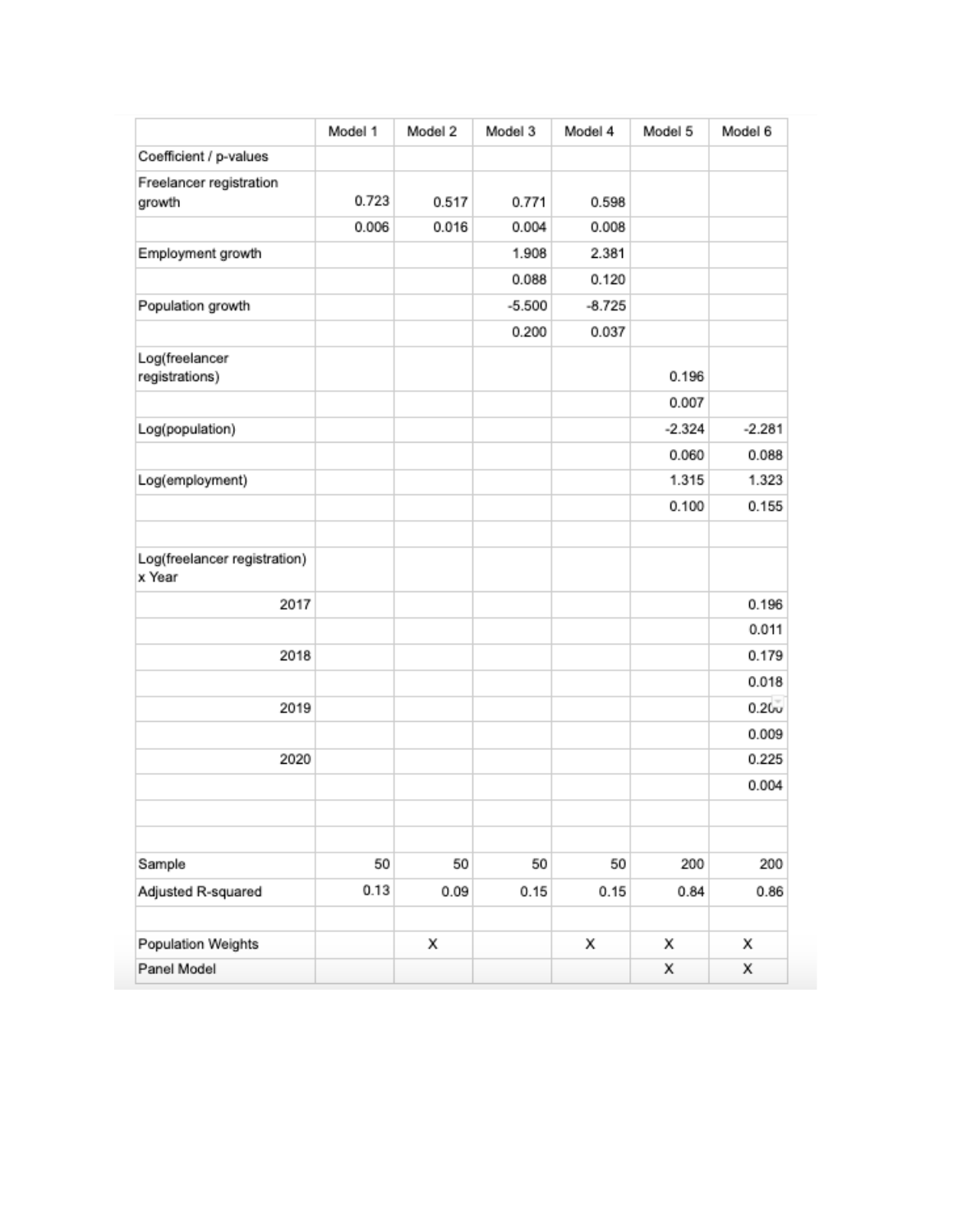|                                   | Model 1 | Model 2 | Model 3  | Model 4  | Model 5 | Model 6 |
|-----------------------------------|---------|---------|----------|----------|---------|---------|
| Coefficient / p-values            |         |         |          |          |         |         |
| Freelancer registration<br>growth | 0.723   | 0.517   | 0.771    | 0.598    |         |         |
|                                   | 0.006   | 0.016   | 0.004    | 0.008    |         |         |
| Employment growth                 |         |         | 1.908    | 2.381    |         |         |
|                                   |         |         | 0.088    | 0.120    |         |         |
| Population growth                 |         |         | $-5.500$ | $-8.725$ |         |         |
|                                   |         |         | 0.200    | 0.037    |         |         |
| Log(freelancer<br>registrations)  |         |         |          |          | 0.196   |         |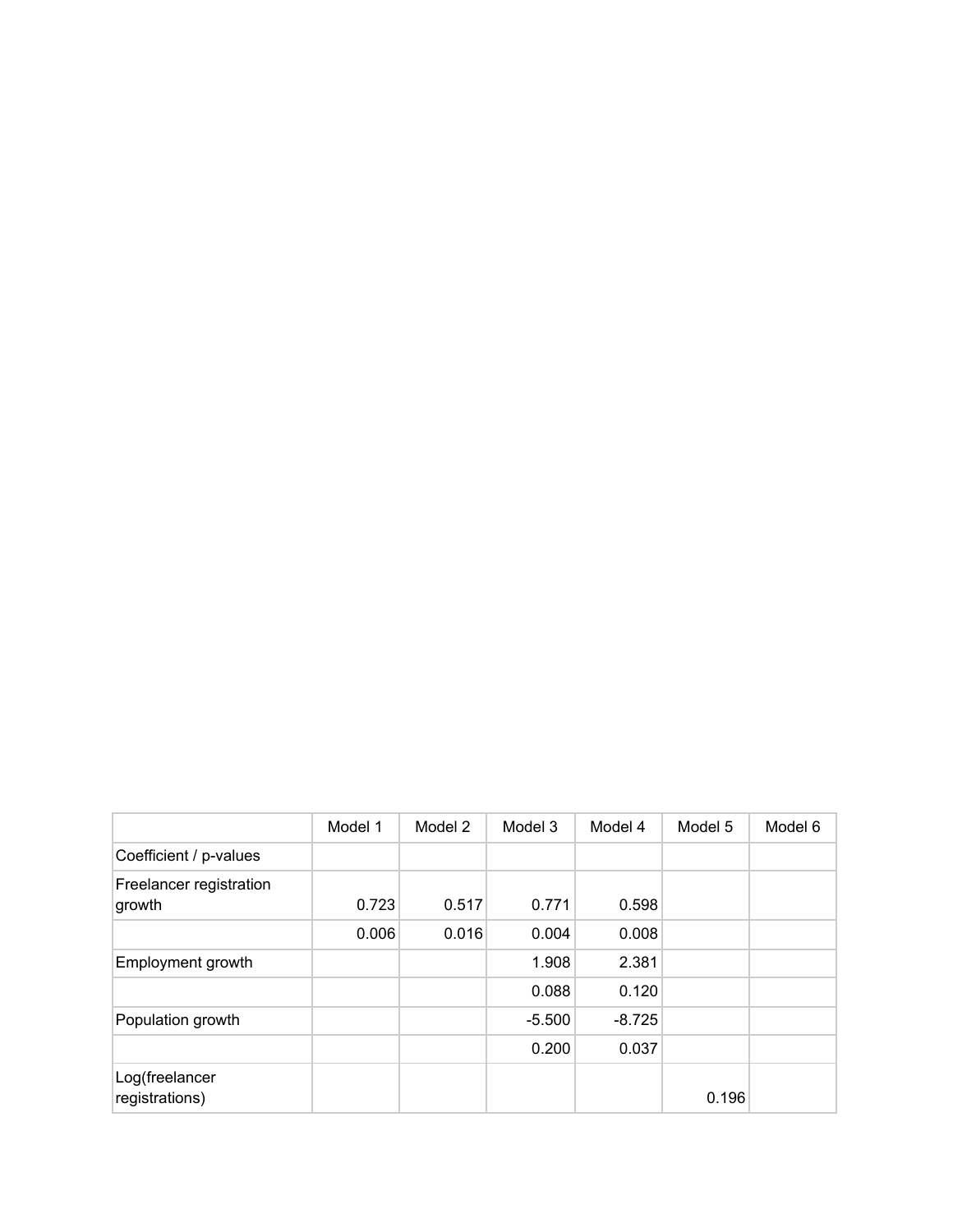|                                        |      |             |      |                | 0.007       |                    |
|----------------------------------------|------|-------------|------|----------------|-------------|--------------------|
| Log(population)                        |      |             |      |                | $-2.324$    | $-2.281$           |
|                                        |      |             |      |                | 0.060       | 0.088              |
| Log(employment)                        |      |             |      |                | 1.315       | 1.323              |
|                                        |      |             |      |                | 0.100       | 0.155              |
| Log(freelancer registration)<br>x Year |      |             |      |                |             |                    |
| 2017                                   |      |             |      |                |             | 0.196              |
|                                        |      |             |      |                |             | 0.011              |
| 2018                                   |      |             |      |                |             | 0.179              |
|                                        |      |             |      |                |             | 0.018              |
| 2019                                   |      |             |      |                |             | 0.200              |
|                                        |      |             |      |                |             | 0.009              |
| 2020                                   |      |             |      |                |             | 0.225              |
|                                        |      |             |      |                |             | 0.004              |
|                                        |      |             |      |                |             |                    |
| Sample                                 | 50   | 50          | 50   | 50             | 200         | 200                |
| Adjusted R-squared                     | 0.13 | 0.09        | 0.15 | 0.15           | 0.84        | 0.86               |
| <b>Population Weights</b>              |      | $\mathsf X$ |      | $\pmb{\times}$ | $\mathsf X$ | $\pmb{\mathsf{X}}$ |
| Panel Model                            |      |             |      |                | $\mathsf X$ | $\pmb{\mathsf{X}}$ |

Finally, we can see the growth in remote platforms and business registrations reflected in employment data. In the early stages of the pandemic, self-employment declined at a similar speed as overall payrolls, but has since bounced back much more quickly. Self-employment is booming, and online platforms are part of the story.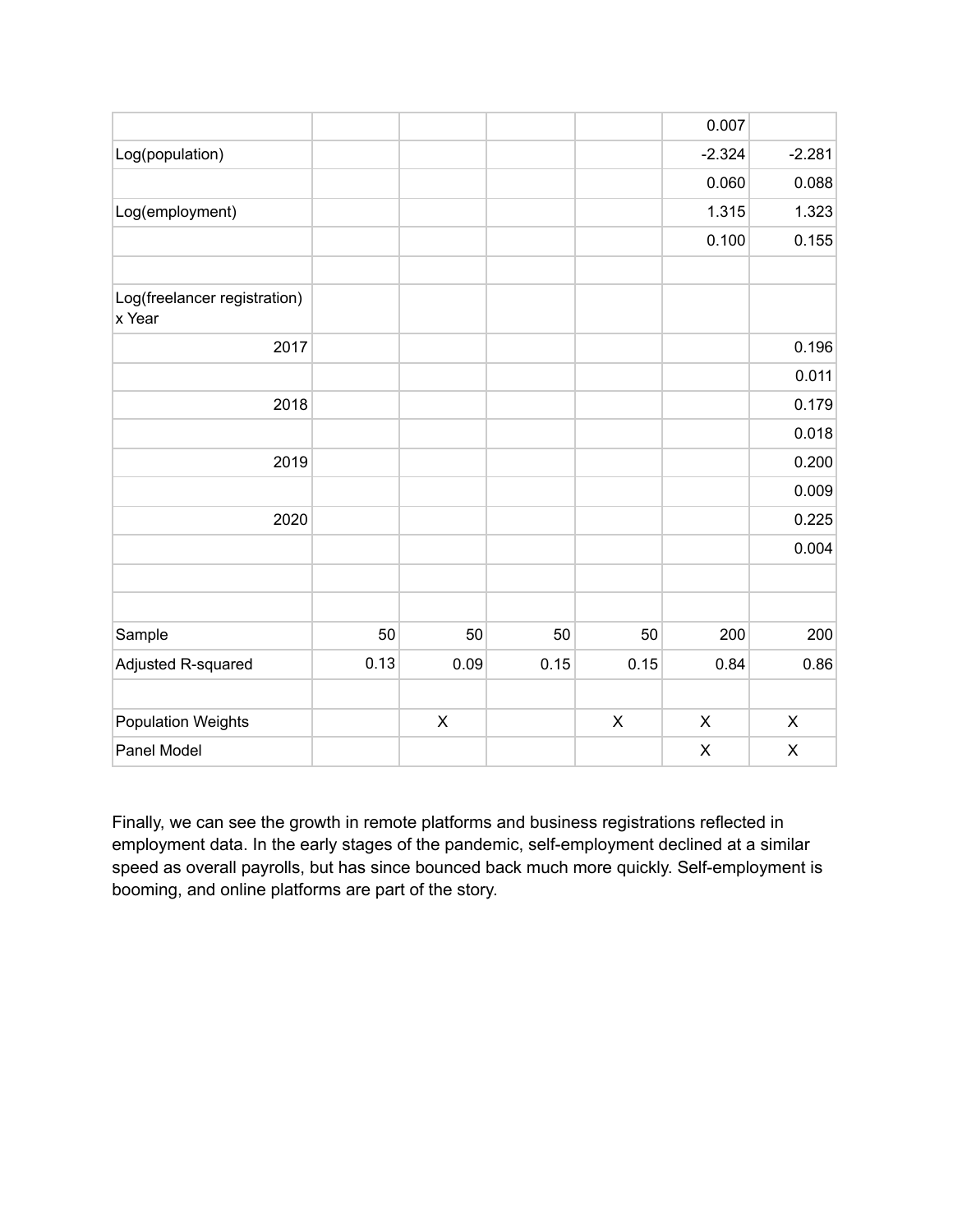

#### **The Value for Freelancers**

The pandemic recession has, in many ways, led to a boom in independent work, and the empirical relationship between Upwork data and business registrations suggests online platforms are playing a role, but why? There are a variety of ways that online platforms like Upwork help to spur self-employment, small businesses, and dynamism in general.

Upwork is, first and foremost, a work marketplace for small businesses to sell their services. Freelancers are self-employed, they are small business owners. Our surveys show that **full-time freelancers are three times more likely to describe themselves as small business owners than gig workers or on-demand workers.**

For these small business owners online marketplaces, like Upwork, provide a way to find new customers all over the world, and to create a track record of valuable and credible experience, assurances of payment, remediation services, payment solutions, time tracking, and much more.

#### **The Value for Clients**

On the other side of the platform, Upwork creates value for a significant number of businesses for two reasons: the nature of the work, and the nature of the platform. For both of these reasons, this kind of work is a force for greater dynamism.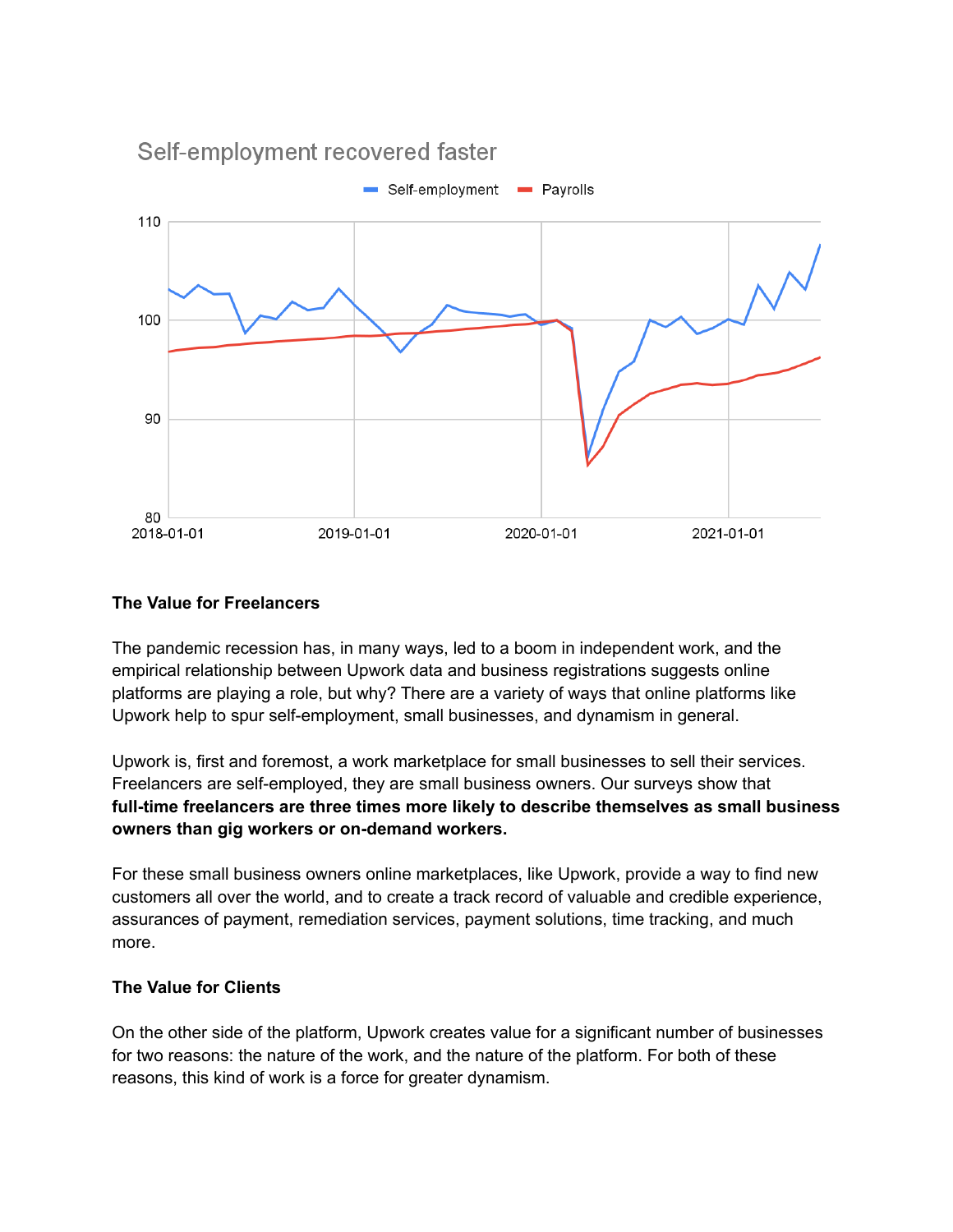## *Fractional and Variable Demand Work*

Work done on Upwork is not just replacing jobs that would be done by a full-time employee in the absence of our platform, in part because it is often fractional or highly variable work. Fractional work is tasks and projects that are one-off, occasional, or otherwise do not justify a full-time permanent hire. This kind of work is most likely to be needed by small and mid-sized businesses, which represent 80% of Upwork's service volume.

In many of these cases, without freelancers the extra work would be done by crowding out other work, occupying the time of a busy small business owner client, or stretching a busy existing staff thinner. And even when that capacity exists, they are often lacking specialized skills to do the work well. For example, a small business owner can do their own digital marketing, accounting, customer service, and market research, but this can crowd out work that is in their core competency.

The importance of fractional work for small businesses can be seen from a recent survey of just over 600 Upwork clients. If they had not hired a freelancer, the most common way they would have gotten the work done is to do it themselves. In contrast, only 8% would have hired more full-time employees to do the work. This shows how platforms like Upwork help free up time for small business owners and leaders. It also illustrates that this work is net additive for the economy, as it does not primarily crowd out traditional employment.



If you hadn't hired or worked with independent staff in the past

Another type of work that freelancing adds value for is highly variable work. Businesses' need for certain types of work may scale up and down quickly over time, a use case that will be especially common for startups. Quickly scaling businesses or those with highly variable needs face high costs to hiring and laying off full-time employees all the time. Freelancing by nature is on a project by project or variable usage basis, so it is designed for quick scaling.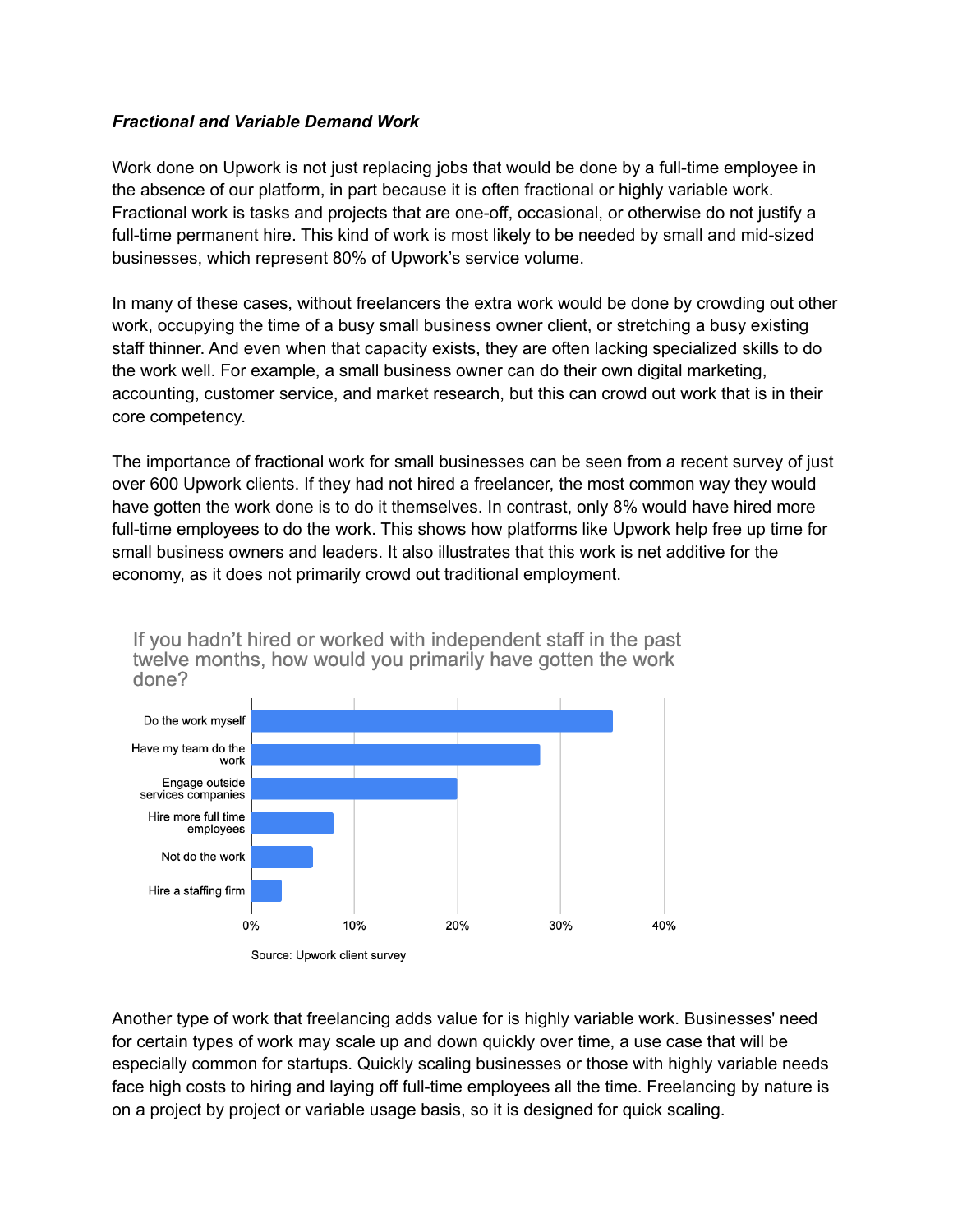# **Remote Digital Marketplaces**

The need for fractional and variable work in the face of economic uncertainty is surely one factor driving demand for work platforms during the pandemic, but it is far from the only factor. Demand is also growing due to the nature of platforms like Upwork as large, global, digital, work marketplaces.

Compared to offline work, even offline freelancing or outside services, remote work platforms have a variety of advantages. Among those advantages is that remote platforms allow businesses to work together regardless of where they are in the world. For clients located in high cost of living places with very tight local labor markets, this can mean finding workers easier and at a lower cost. For clients in lower cost of living places there is tremendous value as well, as these labor markets may lack access to scarce skills. Whether they are driven by lower costs or access to talent that is not available in their local labor markets, remote work platforms help businesses be less constrained by their location.

Remote work platforms also provide an information rich environment that increases the odds of successful matching and reduces the risk of having negative outcomes. Previous clients and reviews are available, which research shows is highly valuable in helping freelancers win a contract. In addition, because work is done on a project basis, a longer trail of experience exists than for traditional full-time workers, whose resumes may only have a handful of references.

## **Why Work Marketplaces Drive Dynamism**

The data suggests that work marketplaces, like Upwork, are helping to increase new business registrations. The unique value that these marketplaces create for freelancers and clients make clear that this is additive to the economy. However, there is a case to be made that platforms can and will have an even bigger long-run effects on dynamism as the country grows more comfortable with remote work.

To understand the type of long-run effects, consider two types of startups that use a work marketplace. One, located in a high cost of living area, is able to grow faster than local labor supply and office markets by accessing talent that is scarce in their market. The other, a startup in a more rural and struggling place, is able to find the talent that they need in order to run a successful business. In both cases, Upwork can ease the cost of small business formation and, in turn, allow startups to be more successful. This creates a positive cycle and should mean more small business creation in the long run.

As comfort with remote work has grown over the pandemic and will stick around afterward, the business case for utilizing remote work marketplaces like Upwork is strengthened. While working remotely was something many companies were unfamiliar with before, now most have done it to some extent. And for most, they have found it works better than expected. As remote work increases the global search for talent, the role of information and ease of hiring across borders has become increasingly important.